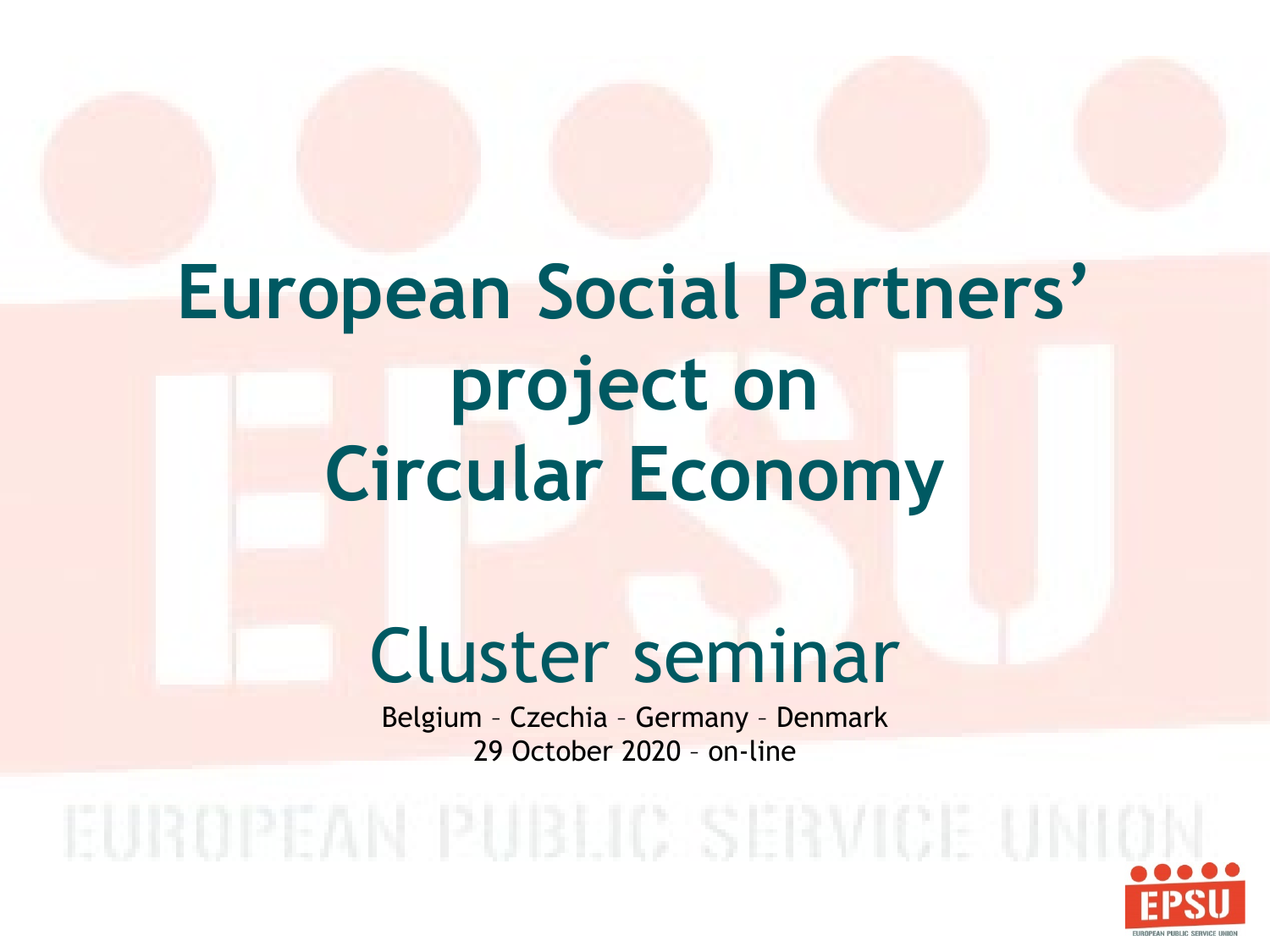# EPSU in a nutshell

- **<sup>8</sup>** million public service workers in **<sup>269</sup>** trade unions: EU, Russia, central Asia, Turkey
- EPSU is one of the **European Trade Union Federations** (Industriall Europe, ETF, EFBBW, UNI-Europa, EFFAT, etc.)
- **ETUC** largest federation and European region of **Public Services International**
- **<sup>4</sup> sectors**: Health & social services, Local & regional governments, National & European administrations, Utilities (energy, waste, water) + company policy
- EPSU represents environmental services workers
- Secretariat: based in **Brussels** (20 staff)

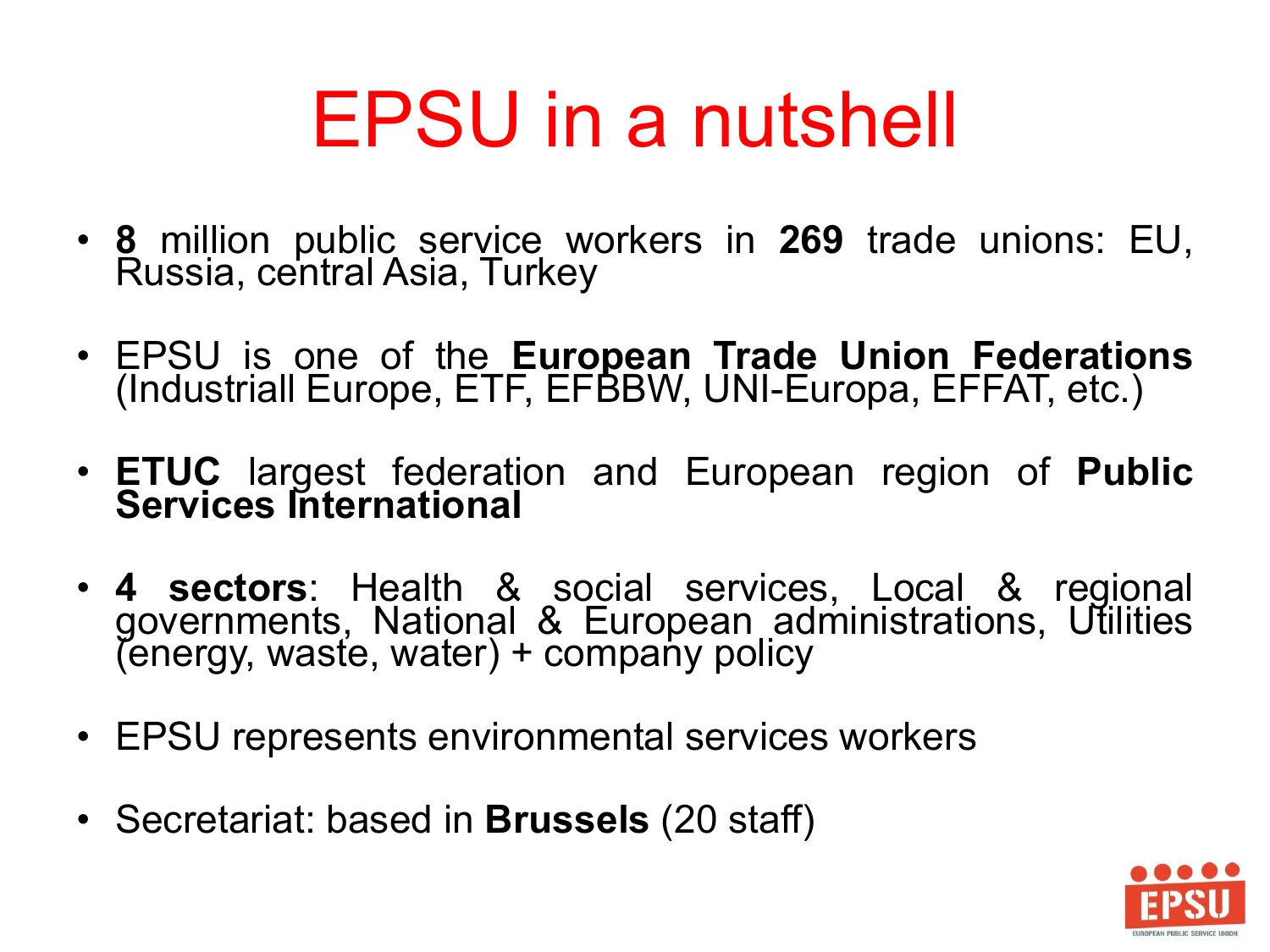## New EPSU report

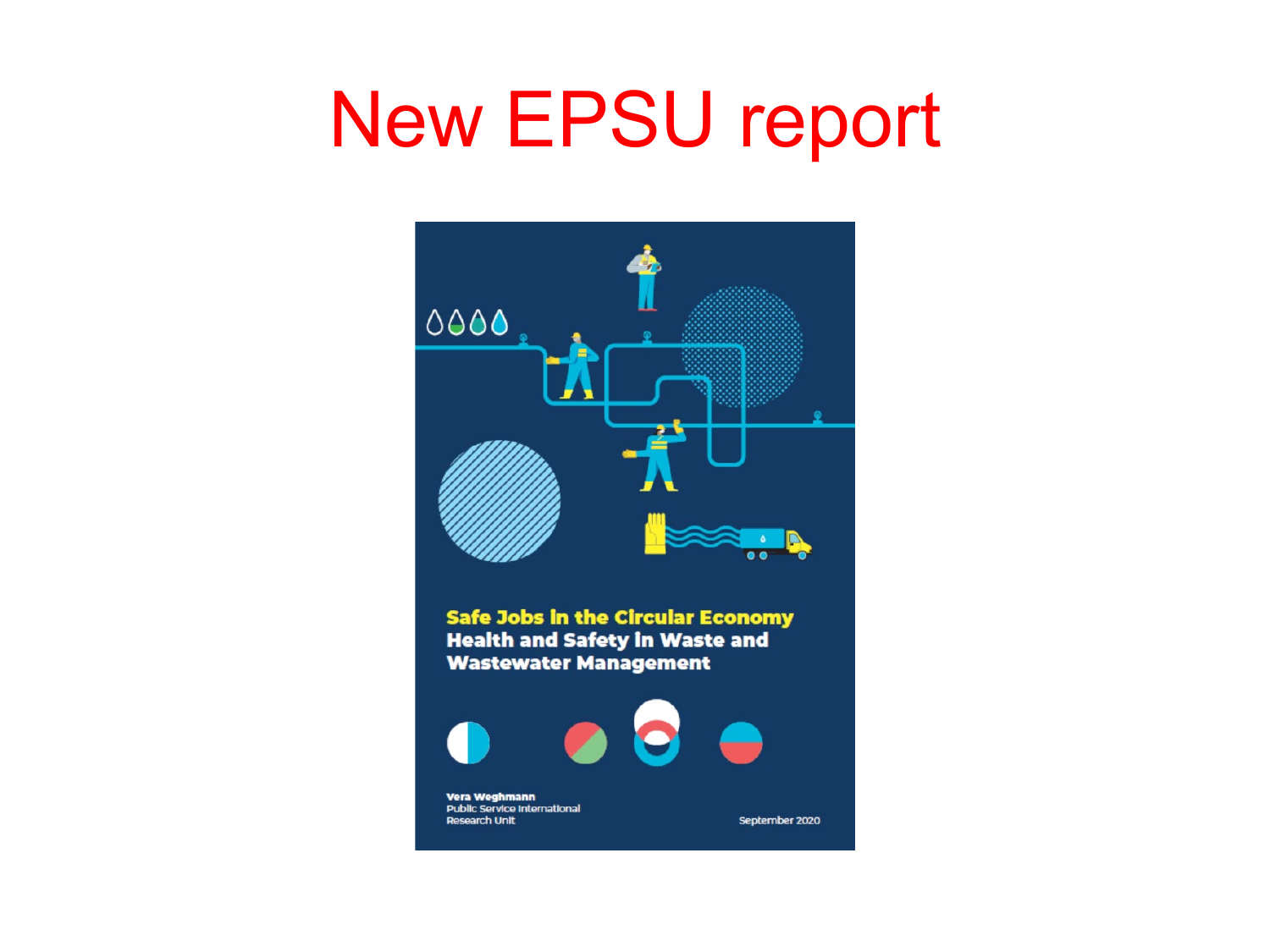# New EPSU report

Safe Jobs in the Circular Economy. Health and Safety in Waste and Wastewater management.

The report

- provides an overview of the circular economy policies and legislations in Europe and their (lack of) engagement with workers' health and safety;
- $\blacksquare$  identifies the main health and safety risks for workers operating circular waste and wastewater management systems;
- sets out policy recommendations to facilitate good and safe jobs in the circular economy.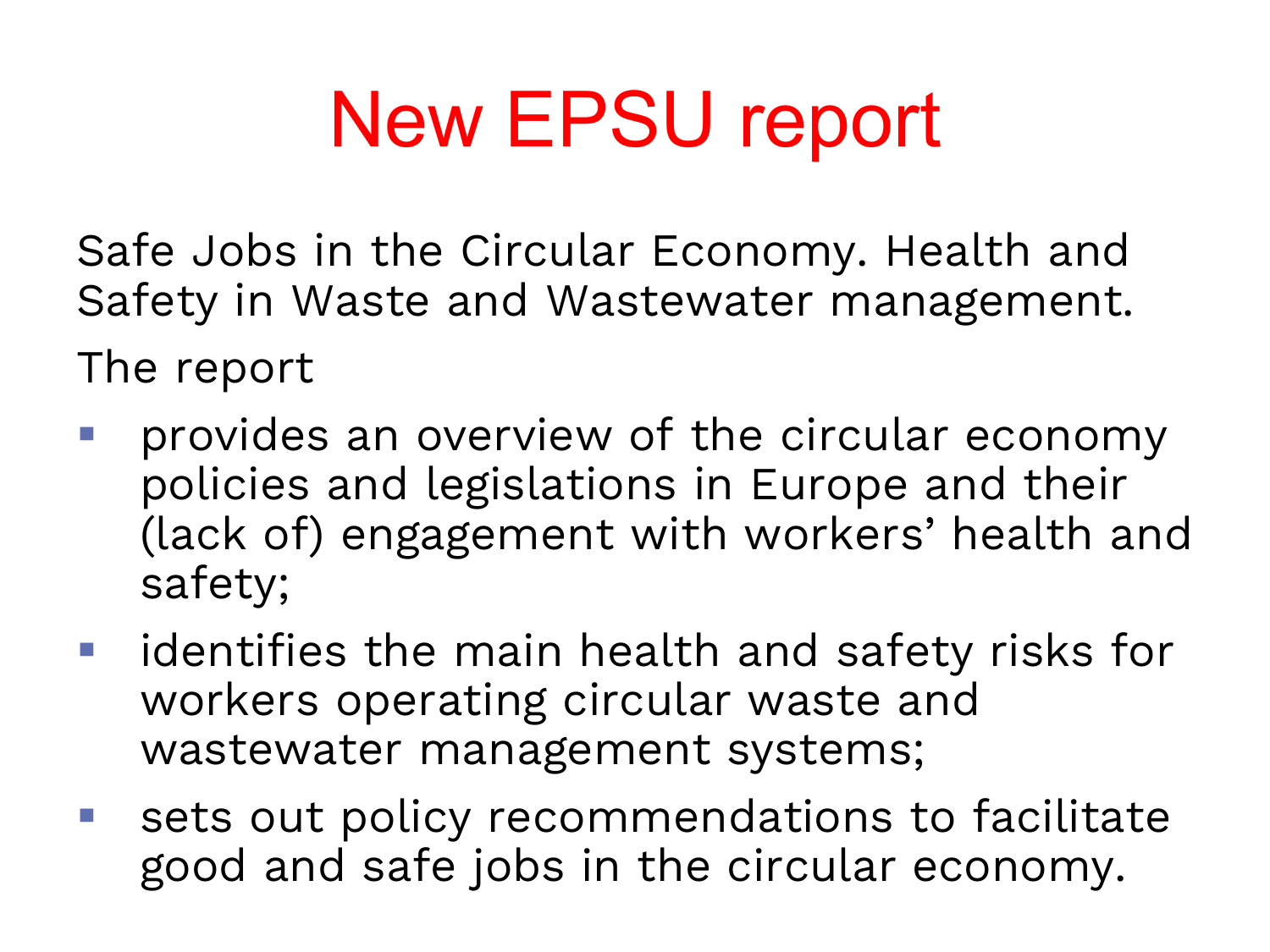## Last report

- **Follows a report from** 2018: Waste Management in Europe. Good Jobs in the Circular Economy
- **I** looked at employment and employment trends in the circular economy with a particular focus on waste management

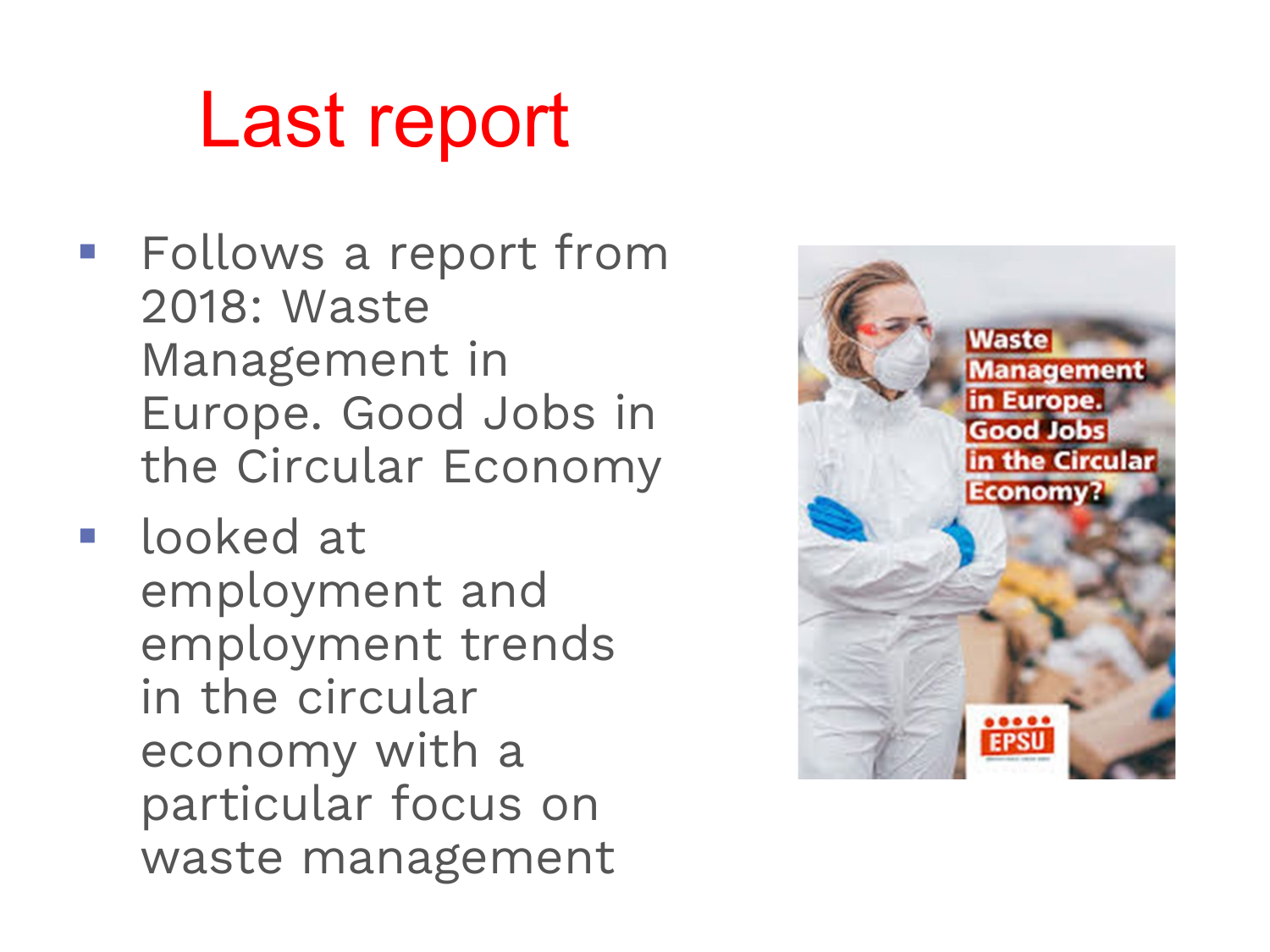#### **Essential workers running the circular economy**

*"One day, our society will come to respect the sanitation worker if it is to survive, for the person who picks up our garbage, in the final analysis, is as significant as the physician, for if he doesn't do his job, diseases are rampant. All labour has dignity."*

Martin Luther King, addressing the sanitation workers on strike on 18 March 1968 in Memphis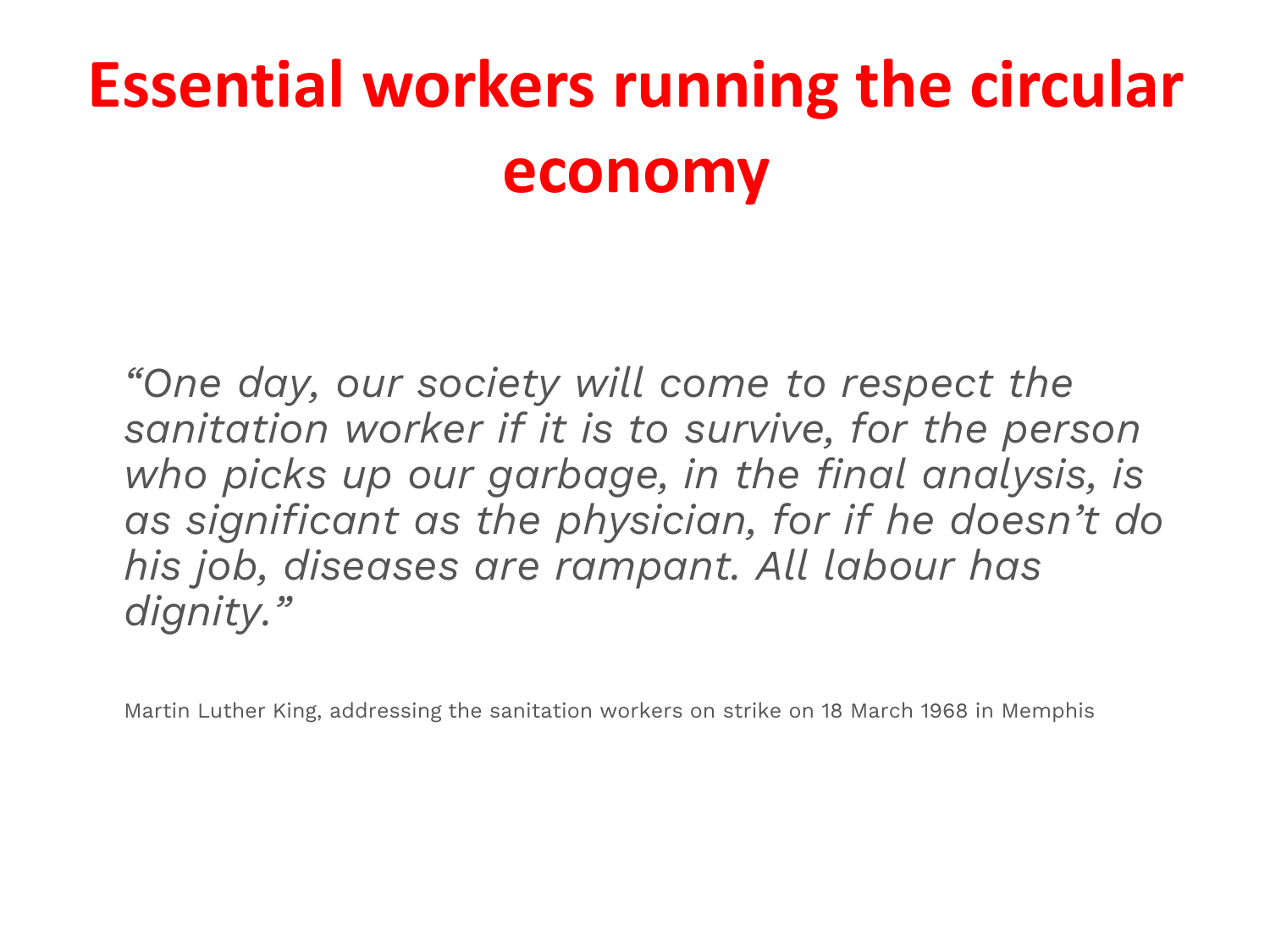## Conclusion & policy recommendations

- Make labour in the circular economy visible
- **There is a severe lack of research on the** health and safety of circular economy workers
- The EU's circular economy policies currently ignore the health and safety of workers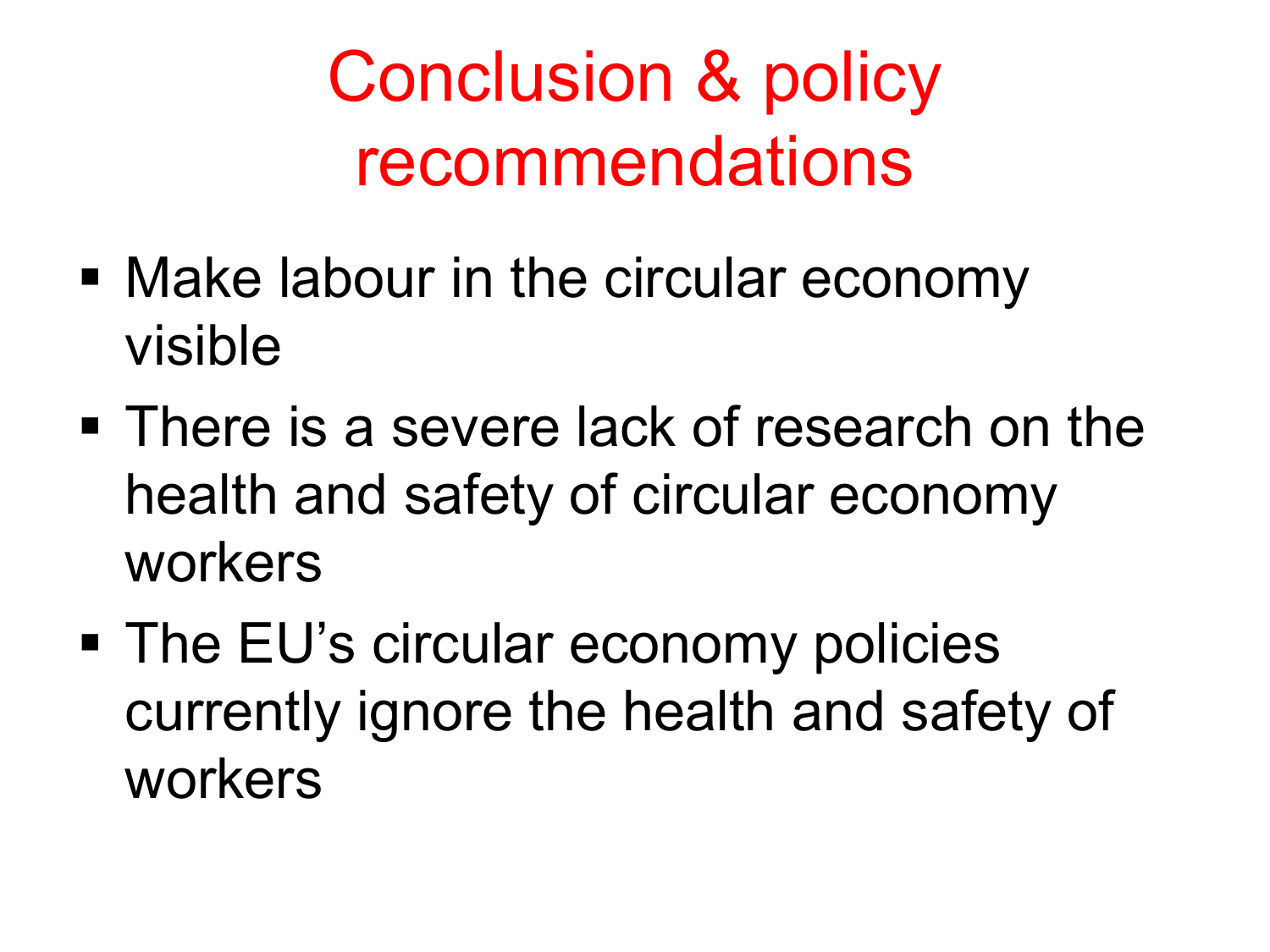## **Health & Safety**

- Europe's circular-economy success has been achieved by exporting waste to other countries—mostly with lower labour costs and weaker environmental regulations.
- **Long shipment periods, climate change,** etc. increase the risk of contamination, dangerous for workers and decreasing its recyclability.
- A lot of recycling and re-use activities take place in the informal sector.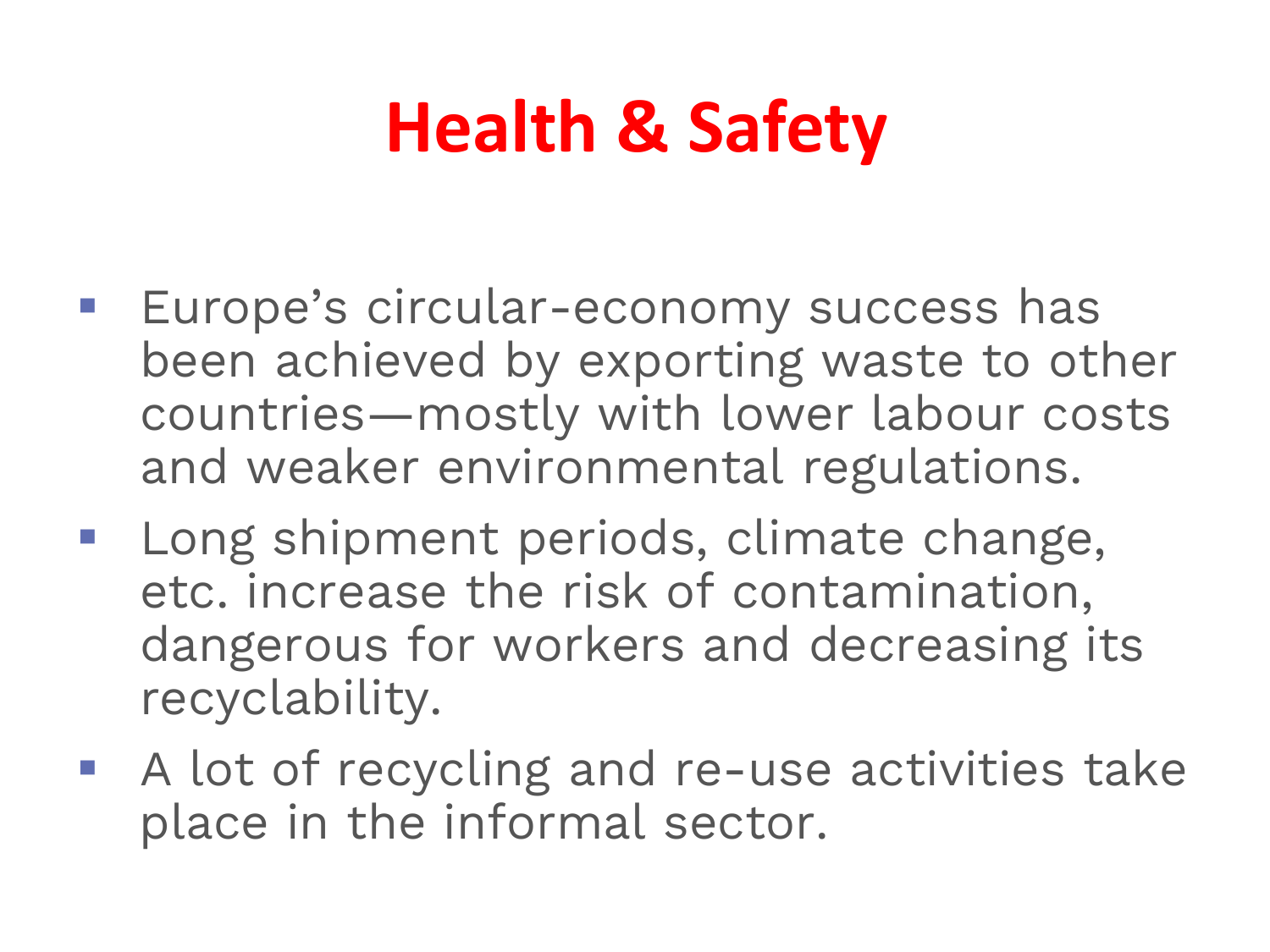## Conclusion & policy recommendations

- **The EU needs to expand its recycling** capacity.
- **Firm a circular economy to a fair and** sustainable economy (producer and consumer perspective): fair-label & fair- design
- **Green New Deal must aim for good quality** jobs rather than just focusing on the quantity of jobs created.
- **Moving from a circular economy driven by** profit rather than sustainability can only be achieved by public ownership and control (good example Ljubljana, Slovenia).